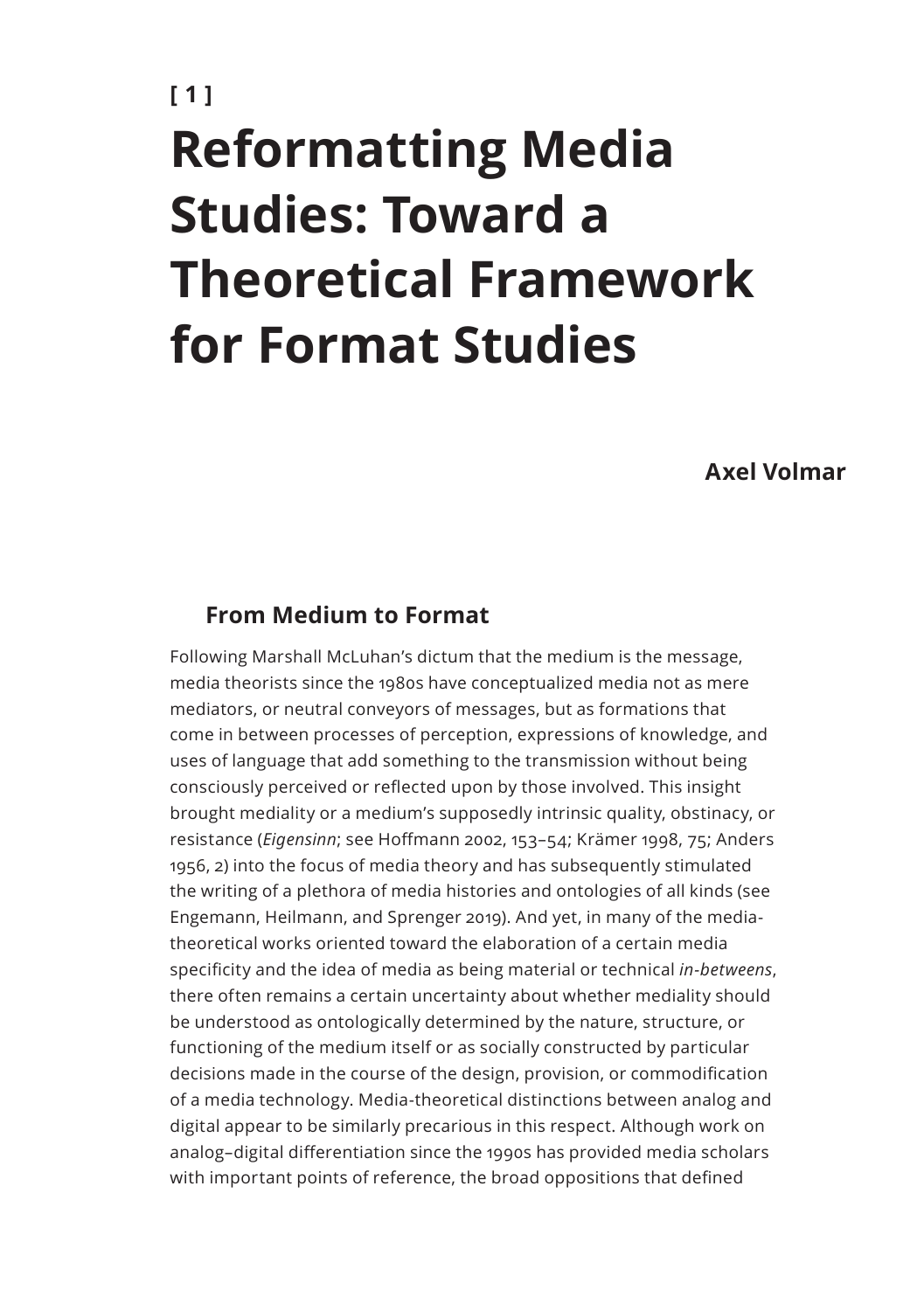this differentiation, such as continuous versus discreet (Schröter and Böhnke 2004), have lost a great deal of their significance for defining and elucidating media in view of a world increasingly saturated with digitally networked technologies, infrastructures, and services. On account of this growing ambiguity, media scholars have directed attention away from media as isolated research objects toward consideration of their surrounding environments, histories and cultures, such as, for instance, toward the infrastructures that connect media artifacts, people, and devices. In this regard, infrastructure studies has gained considerable currency in recent years (Parks and Starosielski 2015; Edwards et al. 2009); and yet, format studies has not received the same attention or been pursued in the same way until now.

Although formats are closely related and often intrinsic to specific media, they are, as we have shown in the introduction to this volume, not necessarily congruent with them. Both deeply connected to and independent from media, formats follow their own logics, which may result in formats being responsible for the particular characteristics of a medium rather than its overall qualities. The fact that some formats are able to migrate from one medium to another or spread across different media already suggests that formats point to other aspects of media formation, production, distribution, and reception than a focus on, for instance, a single medium would. The study of formats can thus, as media scholar Jonathan Sterne argues in his book *MP3: The Meaning of a Format*,contribute to seeing media history in a new light that illuminates more the interconnections between media rather than their individual evolvement or histories:

Cross-media formats like MP3 operate like catacombs under the conceptual, practical, and institutional edifices of media. Formats do not set us free of constraints or literature from the histories that have already been written. They only offer a different route through the city of mediality....If they have enough depth, breadth, and reach, some formats may offer completely different inroads into media history and may well show us subterranean connections among media that we previously thought separate. The study of formats does not mean forgetting what we've learned from the study of media or, more broadly, communication technologies. It is simply to consider the embedded ideas and routines that cut across them. (Sterne 2012, 16)<sup>1</sup>

1 Sterne uses the term mediality "to evoke *a quality of or pertaining to media* and the complex ways in which communication technologies refer to one another in form or content" (2012, 9).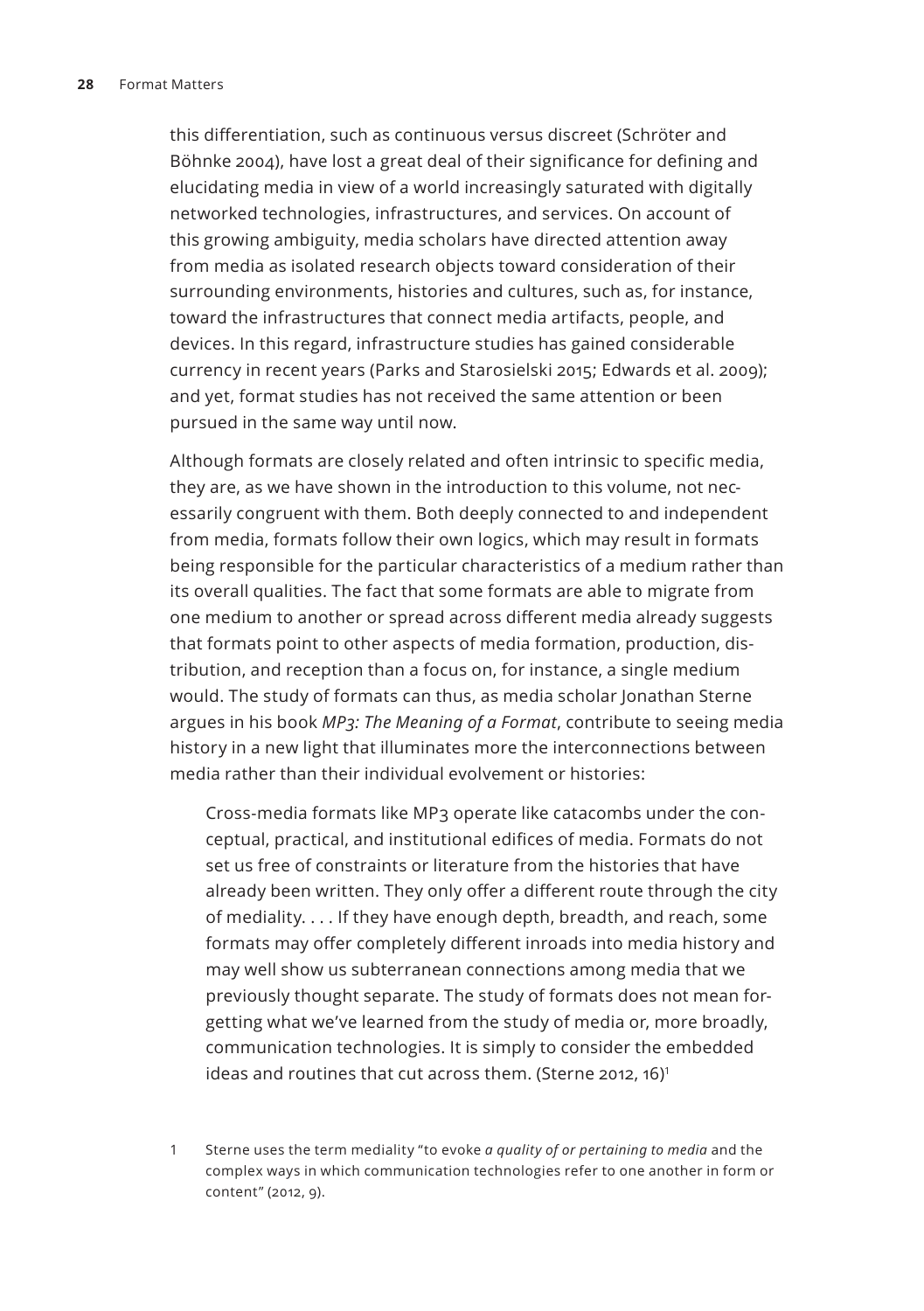The study of formats thus promises to answer media-theoretical questions in new ways that reveal connections that previously went unnoticed. One could argue that, more generally speaking, format studies would then have the task of contextualizing, historicizing, and theorizing such connections that connect or "cut across" media. In light of the increasing conversion of analog media into the universal medium of binary code (see Linseisen and Fahle in this volume), histories of formats are likely to tell us more about the process of digitalization than do, for instance, general histories of *the* computer or *the* Internet. Let ustakean often posed question as an example: Why did media studies not foresee the emergence of social media despite its being so close to the development of digital computing and networking? I think it is fair to say that one of the main reasons lies in the field's wrong assumptions about the presumed specificity of digitally networked media. The cybertheories and associated artistic and technical projects of the 1980s and 1990s imagined the future of networked computing either in the form of primarily discursive, text-based spaces directed at the users' communicative and imaginative capacities (see, for instance, Turkle 1995) or as immersive sensory environments based on generative computer graphics and technological interactivity. Both visions conceived of digitally networked media as a part of reality that was thought to be isolated and radically independent from the rest of the world, mostly because assumptions regarding the nature of cyberspace were based on supposedly intrinsic properties of digital computers and the medium of binary code. A consideration of new digital multimedia formats, such as JPEG, MPEG, and MP3, which emerged around 1990, might have paintedadifferent picture and fostered the conviction that it would not be humanity's destiny to migrate into unknown, immaterial cyberworlds but that, conversely, *the world*—captured and manifested in the manifold forms of digital audiovisual data—would sooner or later take over and ultimately oust both the idea and the technical reality of what was considered to be cyberspace. AsIwill show below, formats tend to shift scholarly attention from questions of mediation to those regarding the interoperability of technologies, media-related practices, labor chains, and exploitation chains as well as collective forms of technological innovation.

Starting from general distinctions between media and formats, I ask in this chapter why and how formats matter, what contemporary media studies may gain from the study of formats, and how format studies could be framed methodologically and theoretically. To answer these questions, I present some building blocks for a preliminary theoretical and methodological framework that can help to determine what can be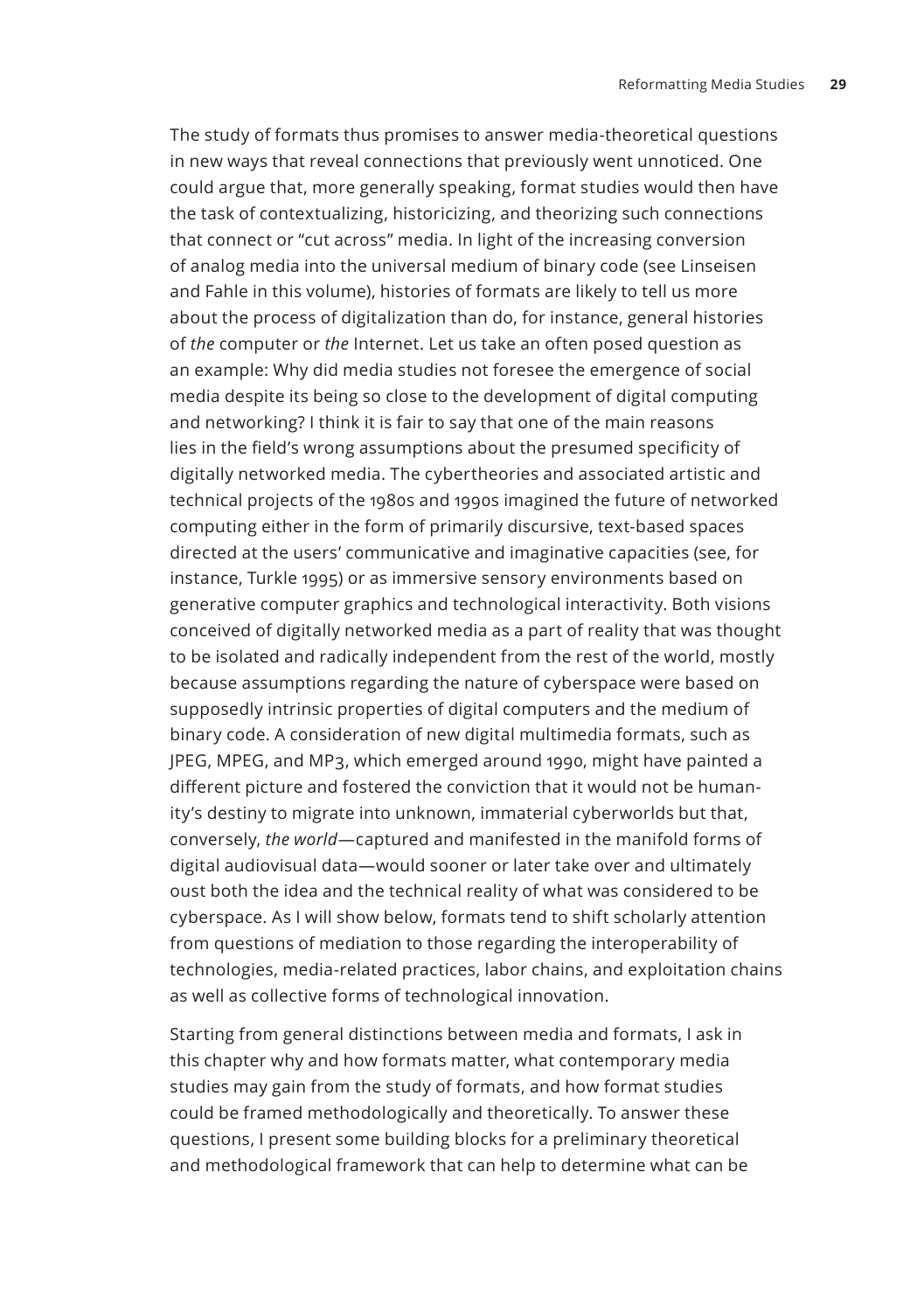considered significant about formats and how to study them. In section two, I briefly survey the subject matter of format studies and develop a heuristic taxonomy of formats from which derive a couple of common functions and affordances of formats, which I elaborate on in section three. In section four, I discuss three methodological and theoretical entry points into the study of formats, namely, how formats originate from practices, how formats facilitate and enforce forms and conditions of cooperation, and how formats can be used for conceptualizing media-historical change by situating them within broader media-historical dynamics of specialization and generalization.

# **A Brief Taxonomy of Formats**

What exactly do we mean when we talk of formats? Formats can obviously be as different as the size of stationery, the way of storing a sound on a recording medium, or the narrative structure of a television show. As I have elaborated elsewhere in greater detail (see Volmar 2017), we can, for the sake of simplicity, heuristically distinguish five types of formats, although this typology by no means claims to be exhaustive:

## **Size-and-Shape Formats**

Originating from book, paper, and picture formats, size-and-shape formats frame and dimension the display and presentation of—usually visual—content by means of limitation, orientation, and alignment. This is probably the most common type of format. Two-dimensional size-and-shape formats determine standardized and unstandardized sizes of inscription and display surfaces and indicate the physical properties of the involved materials and storage media, most commonly in conjunction with forms of mass production and reproduction. Moreover, formats often also specify the orientation and aspect ratios of the presented information, such as in portrait and landscape orientations. Different denominations relative to size, such as small gauge, pocket book, or large size further suggest that formats are closely linked to use practices, in the realms of both media production and media consumption.

## **Diagrammatic and Structural Formats**

By specifying dimensions and setting boundaries, formats provide a general framing of information or content. Apart from that, formats can also determine the spatial, temporal, or logical structures in which content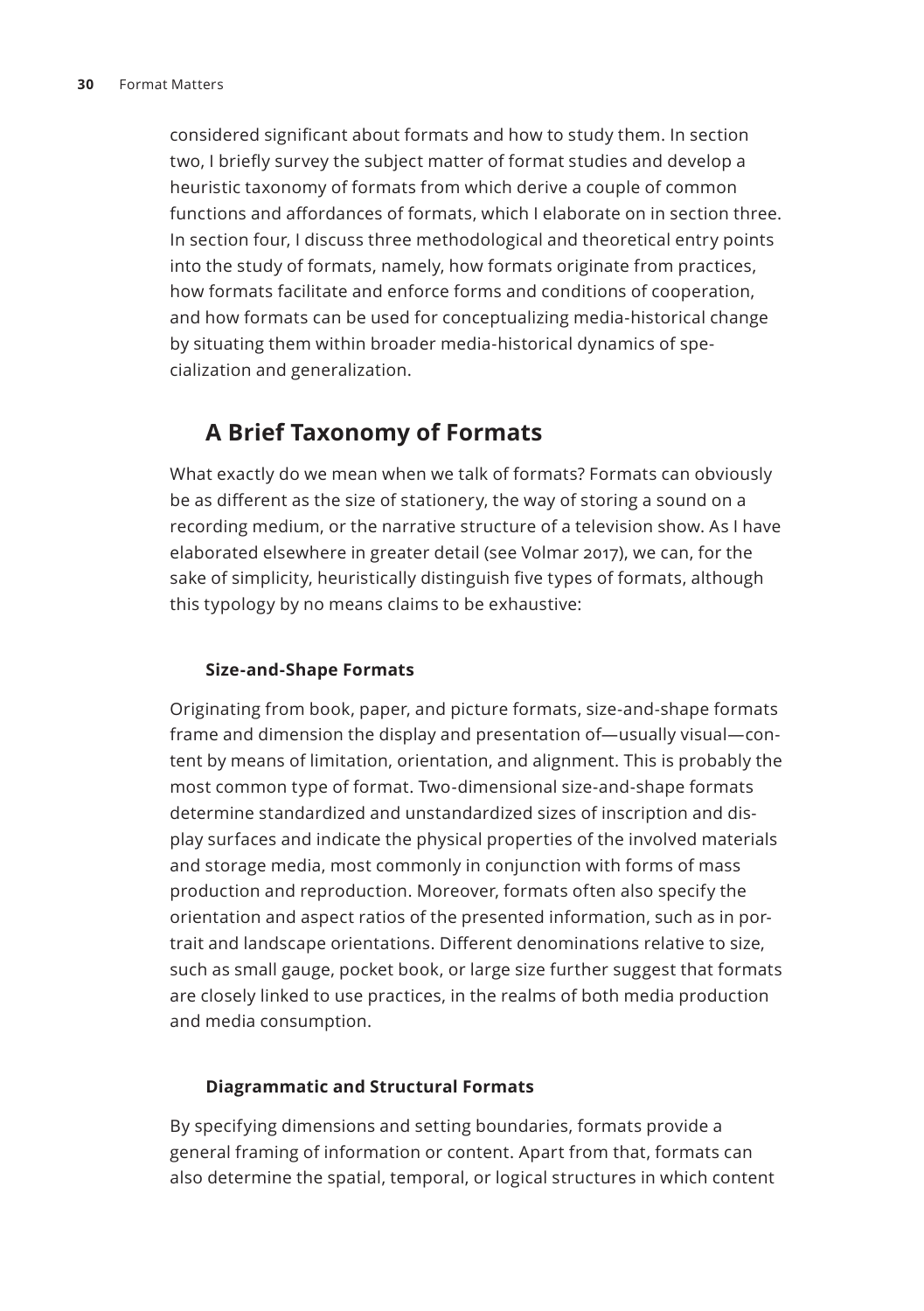is stored, transmitted, and presented. In that sense, the notion bears relation to the evolutionary term "formation" and is further reminiscent of the fact that the word "information" literally refers to symbolic content, or data, that have been brought *in formation*, or arranged into a specific form. This entails, in particular, the spatial, diagrammatic division and ordering of information surfaces, e.g., in the form of lists, tables, and especially forms and other previously structured, preformatted documents (Gitelman 2014; Young 2017), all of which evoke saturated histories of bureaucratic practices, e.g., for registration, inventory, and bookkeeping. Moreover, inscription surfaces demand specific practices of preparation and care before they can be used as symbolic media. Such practices of formatting are among the oldest cultural techniques we know. Formatting practices are generally thought to have originated with the preparation of paper sheets and wood blocks in the early modern printing industry. Formatting is, of course, also one of the key concepts in typesetting and graphic design, used in conjunction with rules and practices of text and image layout (see Müller 2014). However, the emergence of formatting can be considered to have started much earlier. As Jacques Derrida (1997, 287) argues in *Of Grammatology*,we can already read the ploughing of land to prepare the soil for proper cultivation as a practice of formatting meant to enable a form of writing.

#### **Encoding and Data Formats**

Another frequent type of format involves techniques of encoding information and data streams. This type entails formats used for displaying numbers, dates, and time as well as newer ones conceived to store and reproduce audio and video information, from musical recordings to digital file formats. Such formats are usually characterized by the introduction of additional data, or metadata, into the content or signal flow, such as information about how to render the content into a usable or consumable form. Tailored primarily but not exclusively to enable and coordinate automated forms of reading, writing, and processing, these metadata—such as the playback speeds of vinyl records, line and page breaks in analog TV signals, or information in the headers and structure of digital file formats regulate how information and data flows are expected to be handled (e.g., stored, transmitted, displayed, or processed) by people and especially technological apparatuses. These formats not only *represent* but also *do* things, as they contain commands or control code and often demand action on behalf of the user.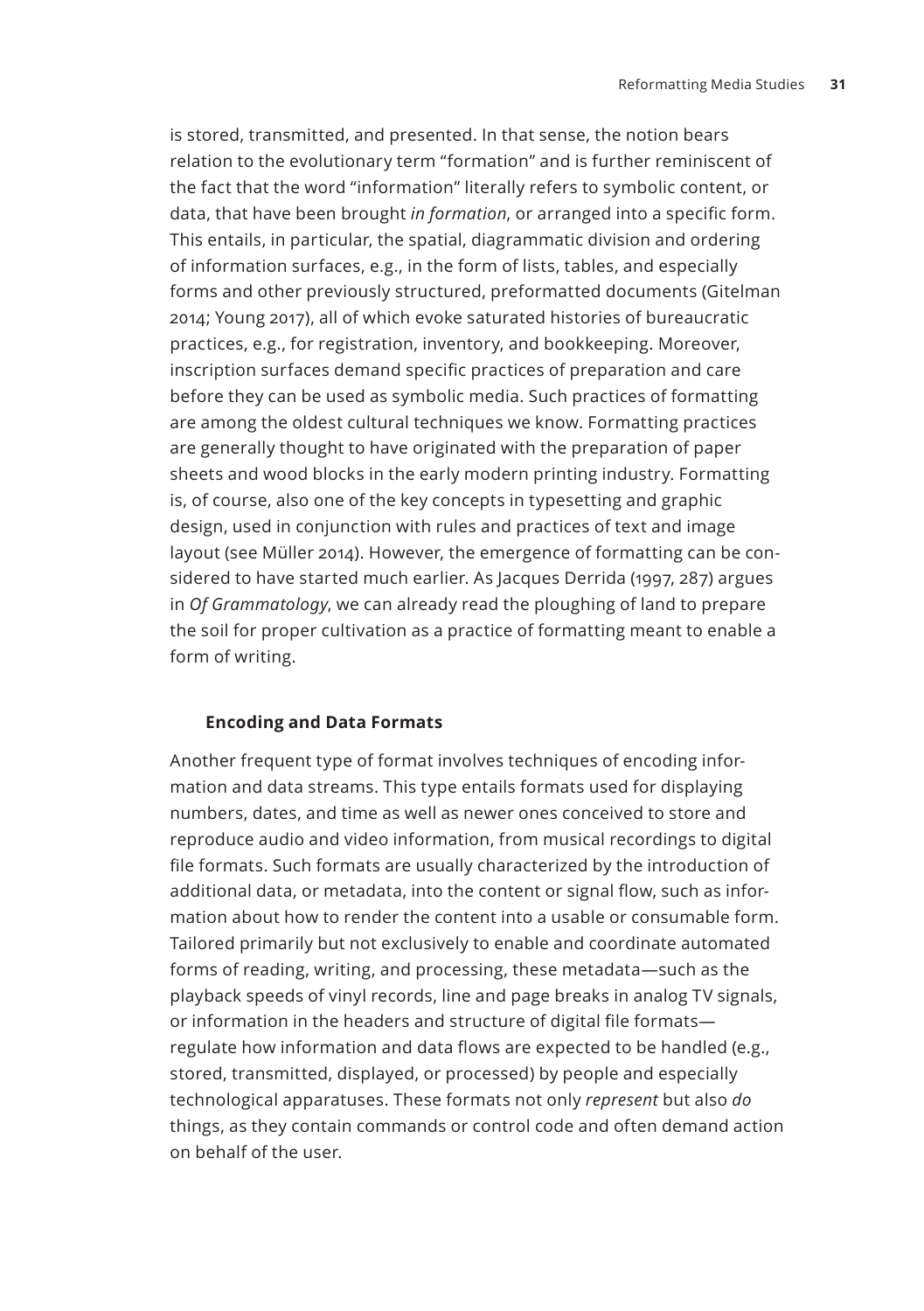#### **Metaphorical Formats**

In certain contexts, the term format has crossed over into other cultural uses, with metaphors deriving presumably from large book and image formats. Around 1900, for instance, the noun *Format* became fashionable in German-speaking countries, where it came to be used as a denomination to distinguish individuals of extraordinary capabilities, achievements, or character.Aperson may be, for instance, credited as having format (*Format haben*)if they are deemed capable—thanks to exceptional leadership, athletic talent, or financial success—of filling an imaginary frame of expectation. This frame of reference usually corresponded to the values of the bourgeois class and their attempts to secure moral superiority (see also Niehaus 2018, 18–24). In turn, individuals may also demonstrate format (*Format zeigen*)in situations that call for great courage or present difficult choices, such as between the individual and the greater good.

#### **Narrative and Processual-Event Formats**

Finally, in the second half of the 20th century, the notion of format has increasingly come to denote strongly structured events that follow predefined sequences, rules, or schemes, such as trading, sports, or auction formats. First and foremost, however, this group of formats pertains to mass media, as they entail the many event and narrative formats for news, music, talk, or game shows, which were conceived in the broadcasting industry. Knut Hickethier calls such media formats "mediaindustrially optimizable genres," a definition that emphasizes the often highly serialized, commodified, and industrial character of media formats (Hickethier 2010, 152, my translation). In this signification, formats usually refer to the overall concept, trademarking, and branding of (generally copyrighted) media programs or even entire stations, as becomes apparent in the notion "format radio," an industry term for commercial stations that are limited to a narrow range of content and tailored to cater to specific target audiences in order to maximize ad revenue. More broadly, processual formats can also be understood as the requirements used to govern the form of public discourses, for instance, by means of the peerreviewed scientific journal or arbitrary decisions such as limiting Twitter posts to 140 characters (see also the chapter by Kalani Michell on academic podcasts in this volume).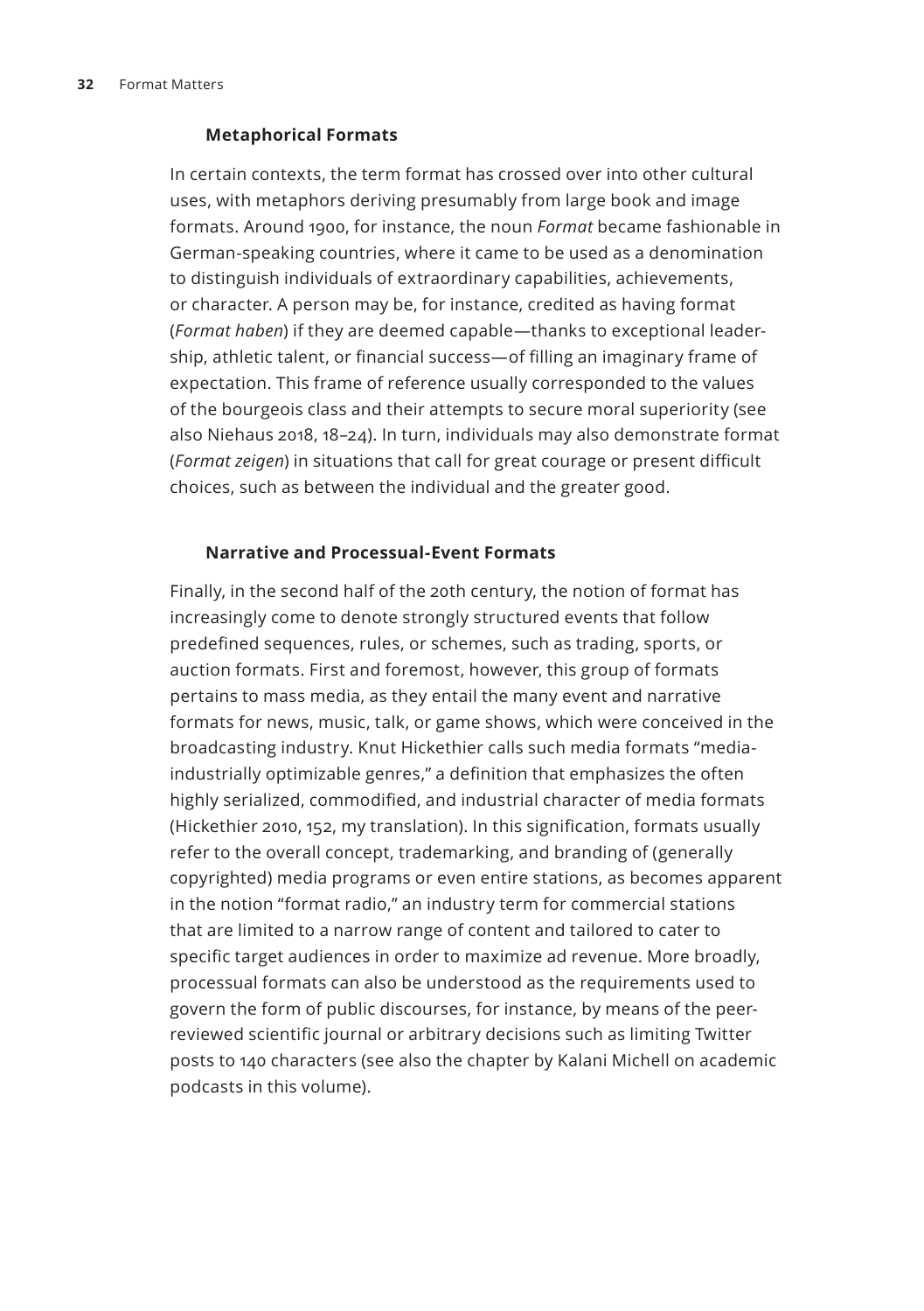# **Common Features and Functions of Formats**

It merits questioning whether the distinct types of formats listed above share common characteristics. Presumably the most fundamental tasks of formats consist in framing, limiting, and confining physical media and their content. Formats set boundaries as they frame content and otherwise determine the spatial dimensions and aspect ratios of inscription and display surfaces; they regulate and limit the volume, length, and quality of technical media and artistic forms; and they structure the diagrammatical (spatial) or sequential (temporal) dimensions of content, information, or data. The British linguist Roy Harris emphasized this last point in crediting Valentin Haüy (1745–1822), the founder of the Royal Institution for Blind Youth in Paris, with discovering that "the underlying formal substratum of writing is not visual but spatial" (Harris 1995, 45; cf. Schmidt and Wagner 2018)—an insight that led Haüy's student Louis Braille to invent the tactile writing system for the visually impaired that bears his name. The spatial quality of information becomes evident in documents, such as, for instance, forms or lists (see Young 2017), in which spatial layout is used to prescribe what kinds of information are expected in bureaucratic procedures, from filing tax reports to registering for an app or online site. In the temporal domain, formats are used to determine essential narrative or sequential elements on various scales, from the segmentation of a TV show to the microtemporal organization of information flows in technical media, such as television signals or digital transmission standards.

Through limiting and structuring content, formats also shape—directly or indirectly—the ratio between the amount of information or content and the physical conditions, qualities, and capacities of a given medium or surrounding infrastructure, be it in terms of resolution, storage space, transmission bandwidth, or processing power of a technological system, network, or labor chain. With the introduction of optical sound on film in the late 1920s, for example, the image frames on 35mm film stock had to be slightly reduced in size (while preserving the aspect ratio) to make physical space for the soundtrack. Then with the introduction of digital sound in the 1990s, the analog film stock became even more crowded with information stemming from the Dolby Digital, DTS, or SDDS soundtracks and sync codes. The digital soundtracks nicely show how deeply data processing is rooted in material realities. Digital formats similarly depend on material conditions, such as the availability and cost of storage space or transmission bandwidth. Hence, another vital function of formats consists in reconciling differing demands regarding the conveyance and presentation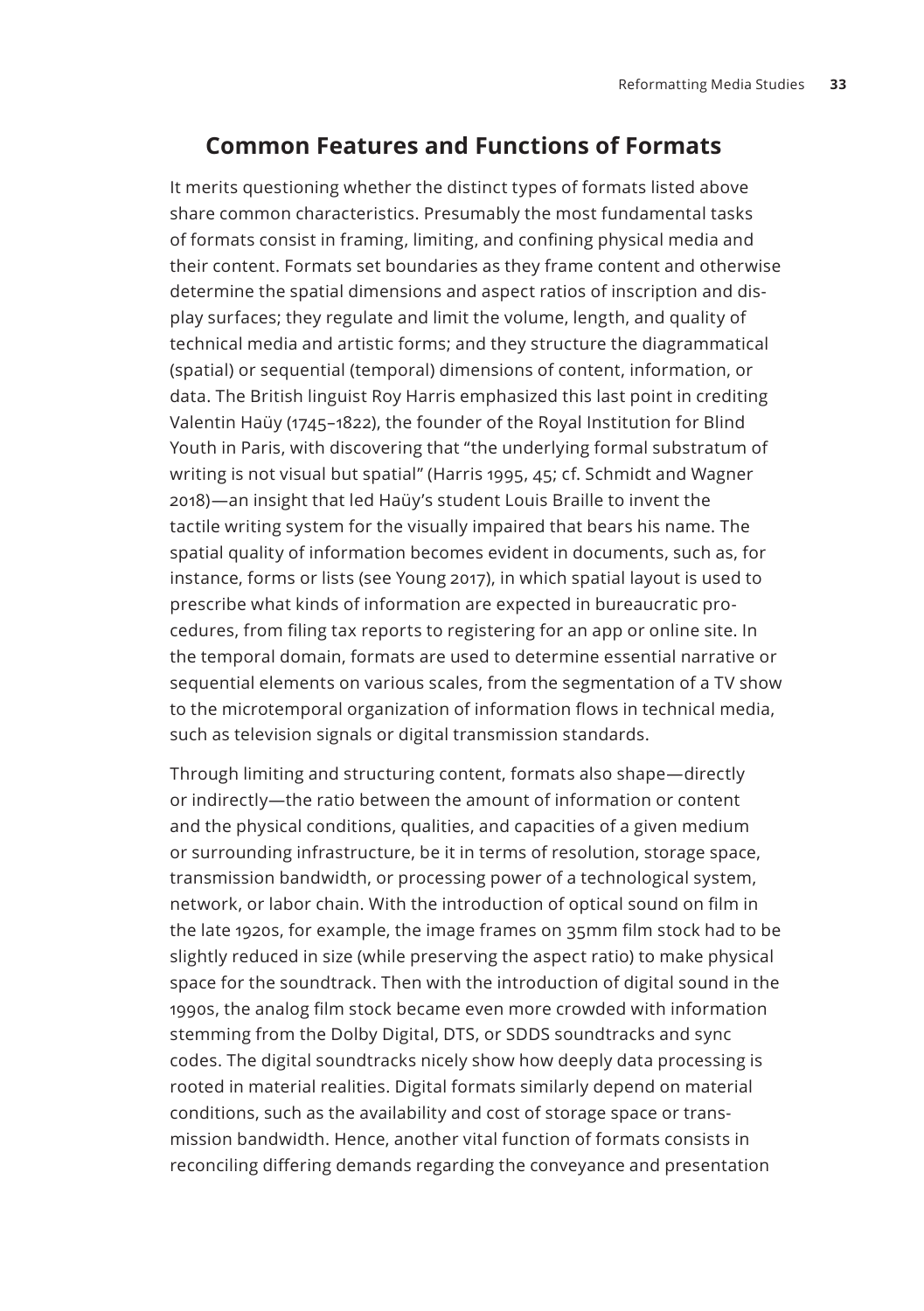of content with the material and economic constraints of a given medium. Therefore, media formats often do not represent the technologically feasible but rather the economically reasonable.

Since cost factors play a major role in extending infrastructures and including more participants, techniques of compression represent a recurring feature of many formats. Sterne (2012, 4–6) describes the tradeoff between the ideals of verisimilitude and compression as fundamentally defining a given medium. In this sense, formatting can be conceived as a specific cultural—and often collaborative—practice of reconciling abstract, semiotic content with material conditions and constraints. Once a new format becomes accepted as a tolerable trade-off between different demands, it sooner or later tends to fade out of sight into the invisible "background" of infrastructure (Star and Ruhleder 1996) and can prove to remain stable over relatively long periods of time. By virtue of their power to harmonize media artefacts with infrastructures and (labor) practices, formats assume fundamental logistic and economic functions within media systems. Or to put it differently, formats determine how easily and in which form media artifacts, or more generally, media content, can travel. The study of formats therefore demands a gradual shift in scholarly attention from the content of media—including their qualities and effects—to media artefacts and the associated logics and conditions of circulation. This in turn includes close consideration of the ecological and infrastructural configurations, such as transmission networks and hardand software infrastructures, that make these circulations possible and profitable. To determine the significance of a format, it therefore makessense to carve out its relationships to its direct and indirect environment, whether a physical medium, a physical location (for instance, a museum), atechnological infrastructure, or a larger media ecology. In conjunction with which storage media and transmission channels can certain formats be found, and where are they not found? What intended and unintended kinds of circulation have emerged? How and why are some obsolete formats repurposed and in what contexts?

As many of the abovementioned examples make apparent, the majority of formats involve considerable degrees of standardization (see also Schueler, Fickers, and Hommels 2008). Although the terms standard and format can overlap their meanings and practical uses, the main difference between the two lies in the simple fact that formats most commonly standardize objects and processes that deal with and display symbolic or aesthetic content. As Sterne writes, "Without standards, content could not travel as well as it does and could not be as well controlled as it is" (Sterne 2012, 6).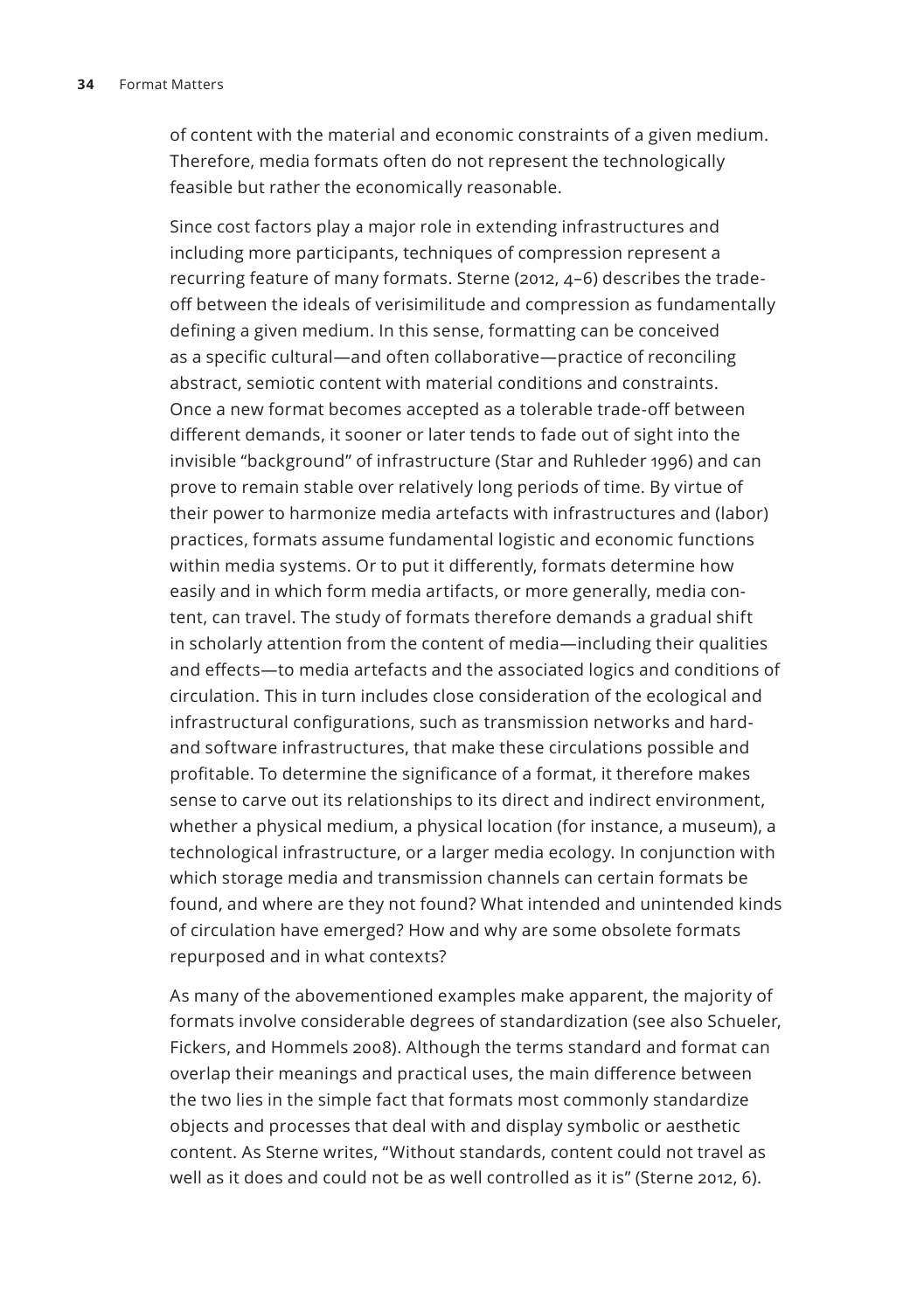Many formats can thus be thought of as media standards to the extent that they designate specific configurations of media artifacts and determine the processes and practices connected to them, enabling greater consistency, predictability, and accountability by way of regulating costs, promoting usability, and providing for legal protections such as copyrights and licenses.

Because formats specify media, they also differentiate them, for instance, by dividing the vast continuum of possible manifestations of media into afew set fixations. In this regard, it is worth noting that formats often come in predefined sets or families, such as the ISO A, B, and C series of paper sizes. In the case of paper, the fixed dimensions channel the sheer infinite possibilities of potential sizes and aspect ratios to a number of fixed choices or grids. Formats render media into concrete forms and can thus considerably reduce complexity. Ideally, this reduction of complexity facilitates compatibility and interoperability between media devices from different manufacturers or software applications on different operating systems, which, in turn, can render complex processes and workflows more flexible and predictable. In reality, as we likely experience all too often, a counterforce to this straightforward strategy is that rivalling formats or ageneral plurality of formats tend to cause friction, glitches, errors, and incompatibilities in everyday media use (see, for instance, Marek Jancovic's chapter on archival practices and cultural memory in this volume). Or to put it differently, wherever formats aim to provide compatibility, they also create the potential for exclusions and incompatibility.

# **Three Entry Points into Format Studies**

Format matters are important for media studies because they determine not only the aesthetic conditions but also the practical affordances of media. Not coincidentally, Sterne (2012, 7) has argued: "If there is suchathing as media theory, there should also be format theory." In this section, I will take up some of Sterne's thoughts on format theory and add some of my own suggestions for how format studies could be conceptualized in more theoretical terms. Certainly not all formats are of equal importance and not all formats matter in the same way. Therefore, I would like to offer three basic entry points into the study of formats that might help us determine the significance of formats—both in contemporary media culture and the broader course of media history—by suggesting that format studies should acknowledge the relations of formats to practices, pay attention to how formats organize and govern forms of cooperation,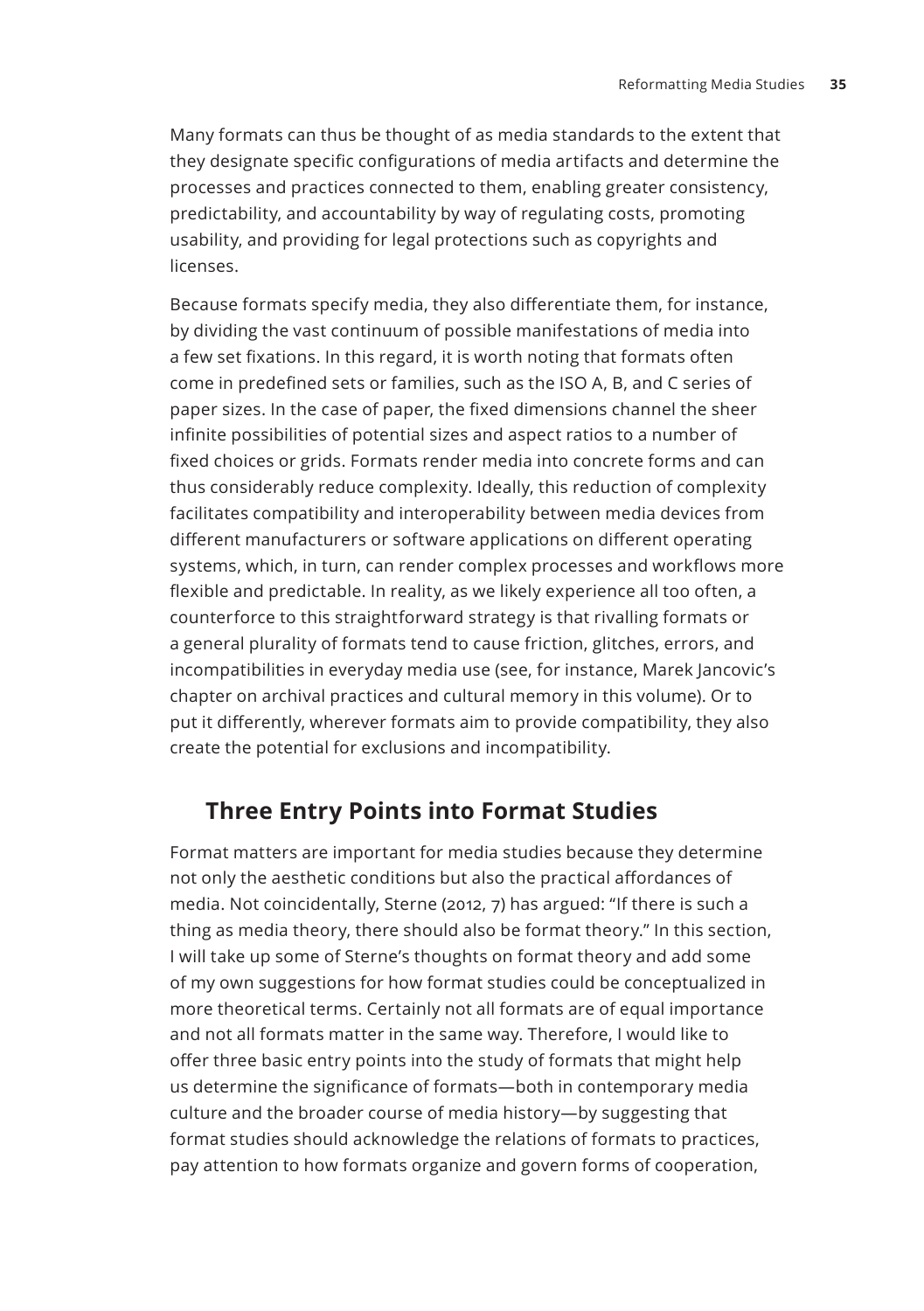and consider formats within broader media-historical transformations by assessing strategies and dynamics of specialization and universalization.

#### **Formats Reflect Practices**

Many of the fundamental properties of technical media, such as the photosensitivity of chemical substances that became the foundation of photography, were not so much invented as discovered. On account of this, media scholars have repeatedly suggested that each medium possesses its own inherent specificity or intrinsic tendency that influences its general aesthetics and "affordances" (Gibson 1979). Formats are, quite to the contrary, of a radically decisionistic nature. Although some formats have grown historically and unintentionally, they are usually the materializations of contingent historical conditions and thus reflect economic and political strategies as well as decision and negotiation processes. As Sterne writes,

Format denotes a whole range of decisions that affect the look, feel, experience, and workings of a medium. It also names a set of rules according to which a technology can operate.... Most crucial dimensions of format are codified in some way—sometimes through policy, sometimes through the technology's construction, and sometimes through sedimented habit. They have a contractual and conventional nature. (Sterne 2012, 7–8)

Due to their "contractual and conventional nature," formats inform not only our understanding of the aesthetic and experiential dimensions of media technologies but also how—and on what terms—media are turned into commodities and how people create, work with, and consume them. In other words, since formats are usually designed with specific applications, workflows, and communities of practice in mind, format studies must pay close attention to how particular format specifications are linked to or originate from practices. Recently, Nick Couldry (2012) has prominently advocated for an approach to media and communication studies that he calls *media practice theory*.Couldry's approach encourages media and audience research scholars not to limit themselves to the philology of media texts or the political economy of media institutions but to direct their focus toward "what people . . . are doing with media" (ix) and specifically toward how they integrate media, and especially digital media, into the routines of their everyday lives.

The growing experiences with digitally networked media have indeed revealed the diverse ways people consume, alter, and redistribute media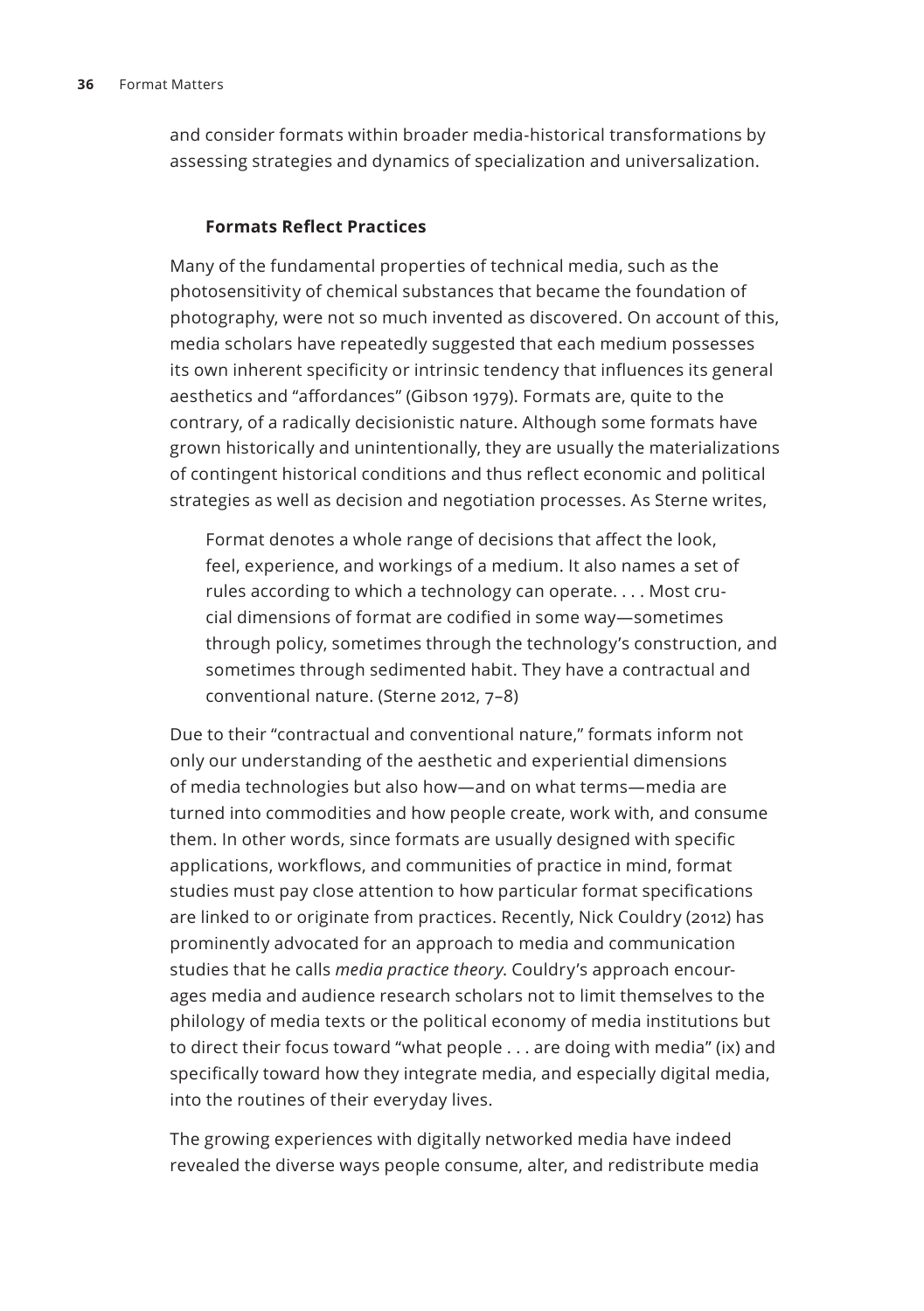objects in active and participative ways. Format studies can profit from such a practice-focused perspective because formats shape and are shaped by practices. However, upon taking such a perspective, it seems wise to zoom out from the objects of audience research, such as end-user practices, to acknowledge the wide range of professional and amateur cultures that revolve around formats in not only the reception but also the conception, production, and distribution of media. Moreover, infrastructure studies has drawn attention to the quotidian practices of "infrastructuring" (Star and Bowker 2002) that comprise media practices in people's daily work and personal lives. Practice-centered studies of *format cultures* can thus supplement traditional media approaches by accounting for diverse actors groups, their politics, and their sanctioned as well as clandestine use practices situated along the operational chains that run through the—often separated—domains of media production, distribution, and reception. Formats live in the realms of practice and media use, in the fields of economics, law, and other profane domains and thus point to arguably less obvious but nevertheless equally ubiquitous practices that involve media, such as bureaucratic, juridical, and infrastructural practices.

#### **Formats as Media of Cooperation**

According to Sterne, "format is what specifies the protocols by which a medium will operate" (2012, 8). Formats, however, determine the protocols of not only technologies but also people. This can be seen, for instance, when an academic journal allows for only a limited range of file formats to be uploaded or when a new media format prevents users from doing the things they used to do with a prior format. Another frequent example would be the limitation of characters in online forms, not least for complaints. In this way, formats function as means to regulate the relations between and, to a certain extent, the behaviors of different stakeholders or actors groups and can thus be understood as what German media scholar Erhard Schüttpelz (2017, 24) has recently termed "media of cooperation." Conceiving of media in terms of cooperation, rather than merely in terms of communication or mass entertainment, shifts attention from the storage, transmission, and processing of information or the production, distribution, and reception of content toward the relations between different users or user groups, their goals, and their practices. Guided by a praxeological understanding of media that prioritizes practices over artifacts or technologies, Schüttpelz argues that "all media are cooperatively developed conditions of cooperation and have evolved as such" (14). Formats enable, shape, and sustain diverse forms of cooperation, both on and beyond the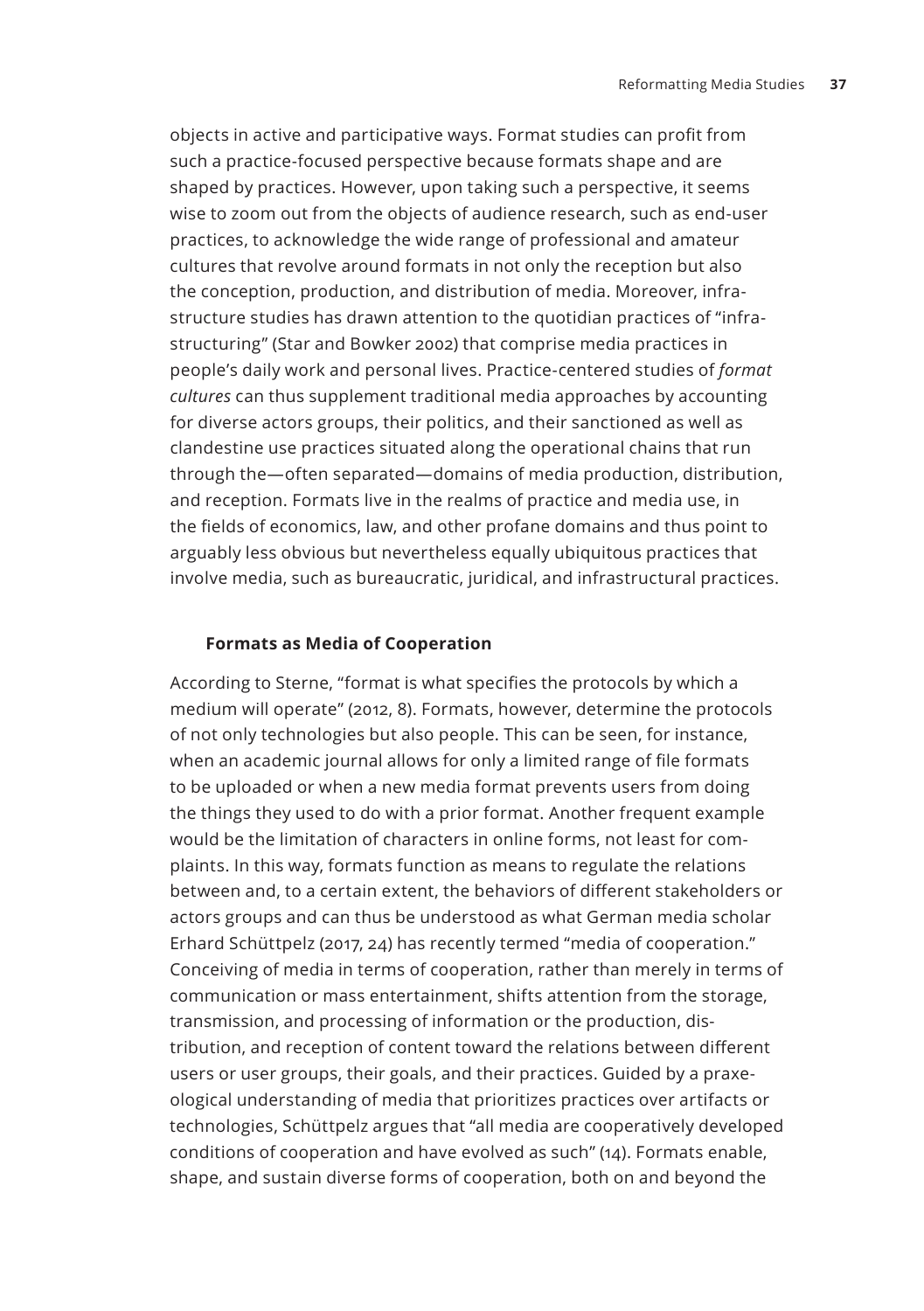local scale. Many formats originated historically from temporary and nonpublic "work media" or "media of work" (Schüttpelz 2017, 25), such as paper documents, scientific instruments, dictaphone recordings, or production prints in film production, that were conceived to support labor practices in contexts of media production and distribution rather than exhibition and reception. Book formats, for instance, emerged in the 16th century as practical means to facilitate the manufacturing of books in the printing industry (Gaskell 1972; see also the chapter by Marek Jancovic in this volume). Formats thus invite us to rethink media not just as technologies and systems that provide informational and aesthetic content but as "logistical media" (Peters 2015, 37) conceived to create and organize conditions of cooperation.

As media of cooperation, formats can both facilitate or impose cooperative behaviors and transactions. For instance, to ensure the smooth operation of a bureaucratic procedure or a hand-over, say between departments in the process of film postproduction, formats represent landmarks in the muddle of practice by prompting the corresponding parties to prepare or rather format an object or a piece of information in a specific way. Media work is formatting work. At the same time, formats serve as means also to nudge or force people to comply with certain procedures or prevent them from doing things (see, for example, Florian Hoof's chapter on media piracy in this volume). Failure to comply with the requirements of format, in turn, might cause a standstill or termination of an ongoing process and may even entail penalties, as, for instance, when the approval of a wrongly formatted media artifact is denied.

In exercising this sort of appeal function, which routinely prompts media users to compare between actual states and target states, formats ensure the creation of stable media objects and artefacts that are able to travel within technical infrastructures as well as along the lines of complex production and value chains. Moreover, preassigned formats facilitate the manifestation of collective and collaborative work practices and thus play avital role in establishing and sustaining finely grained divisions of labor. Formats, which in such a way forge people together in specific "conditions of cooperation," as Schüttpelz (2017, 14) calls them, are importantly also an expression of uneven power relations, as can be observed in the commodification of early portrait photography (see Roland Meyer's chapter in this volume) or in microwork platforms such as Amazon Mechanical Turk or CrowdFlower (see Ekbia and Nardi 2017). Therefore, formats can act as important interfaces or "boundary objects" for encounters between "heterogeneous social worlds" (Star and Griesemer 1989), involving both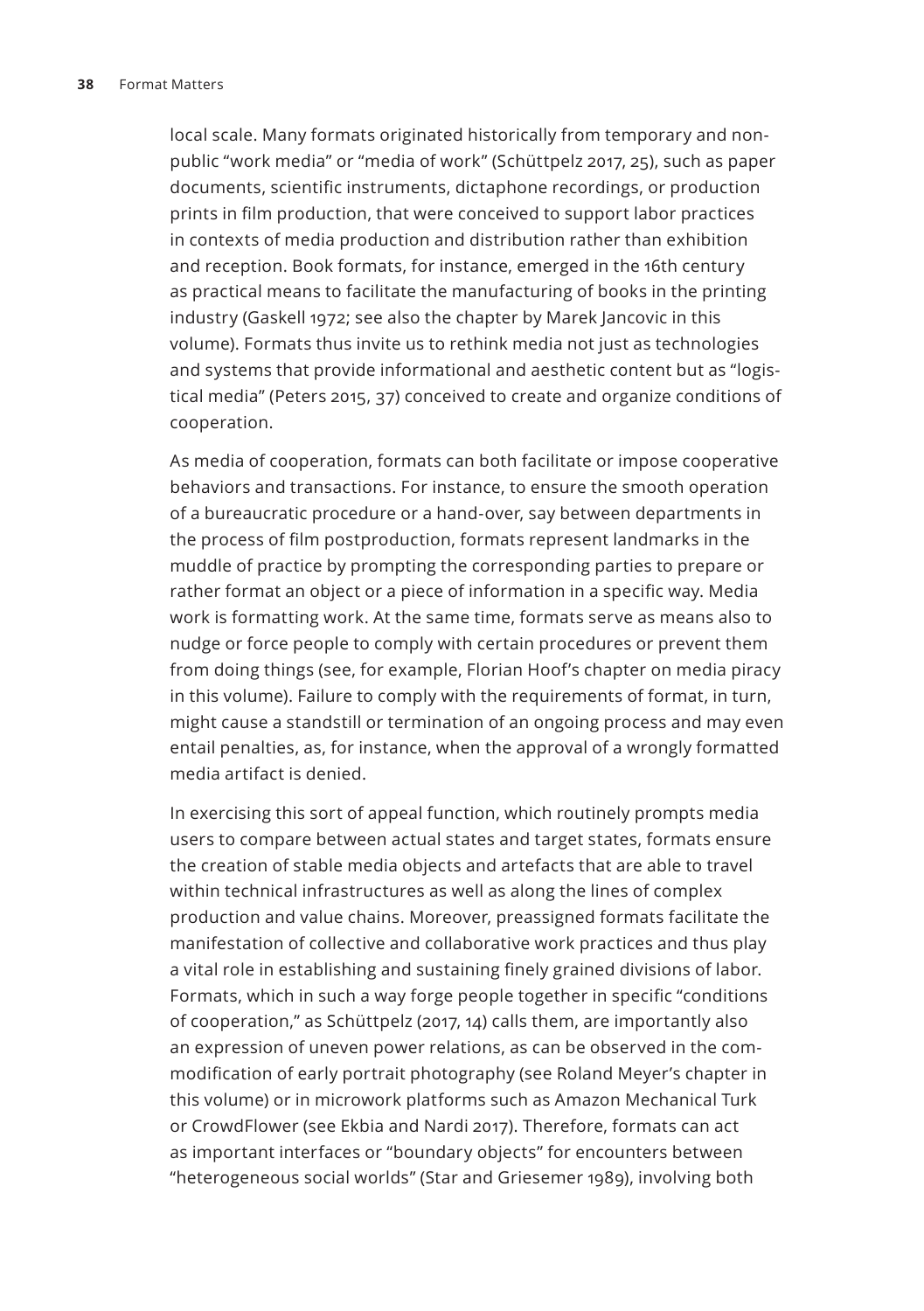humans and nonhuman actors, and should be considered and approached as such.

Formats represent affordances that are less intrinsic to the medium in question than the result of conscious design meant to show people how to use technologies and how not to use them. In other words, formats crystallize the often-cooperative efforts that went into shaping a medium to yield specific affordances. The study of formats can thus reveal these efforts and their underlying intentions. Because the features of formats are always set by someone and often mutually made or, as Schüttpelz (2017, 14) frames it, "cooperatively developed," studies of format direct our attention to the politics of format making and the people who are involved in such processes (see also Sterne 2012, 128–47). Formats render media in tamed or domesticated form. At the same time, however, excavating the intended uses of a medium by studying the biography of a format, possibly also in relation to other competitive formats, may serve as a reference to contextualize unintended, critical, or even illicit forms of media use and appropriation.

## **Formats Embody Dynamics Between Specialization and Generalization**

Sterne (2012, 16) argues that one of the main characteristics of formats is their ability to "cut across" different media. Notably, however, not all formats are fully amenable to translating to other media. They can do so only if they share a certain universality or openness. Paper formats, for instance, generally specify the geometric dimensions of paper sheets but not their material qualities, hence they can be applied to different media, such as office paper, books, photographic prints, or digital pages, as on word processors. Likewise, to use Sterne's own example, the MP3 digital audio format can serve to encode the soundtrack of a movie on a digital storage device like a DVD or in digital broadcasting but it can be used equally well to store music on personal computers and to share it over the internet, not least after the code of the original MP3 codec was hacked and rereleased for free in 1995 (see Sterne 2012, 201–202). The implications of special and general purpose along with strategies of opening up or limiting the presumed scope of formats (by facilitating or preventing compatibility and interoperability, for instance) can be considered constitutive of the evolution of media. If formats equipped with more universal properties and designed to facilitate connectivity thus bear a higher potential of migrating into new contexts and application areas, format studies may benefit from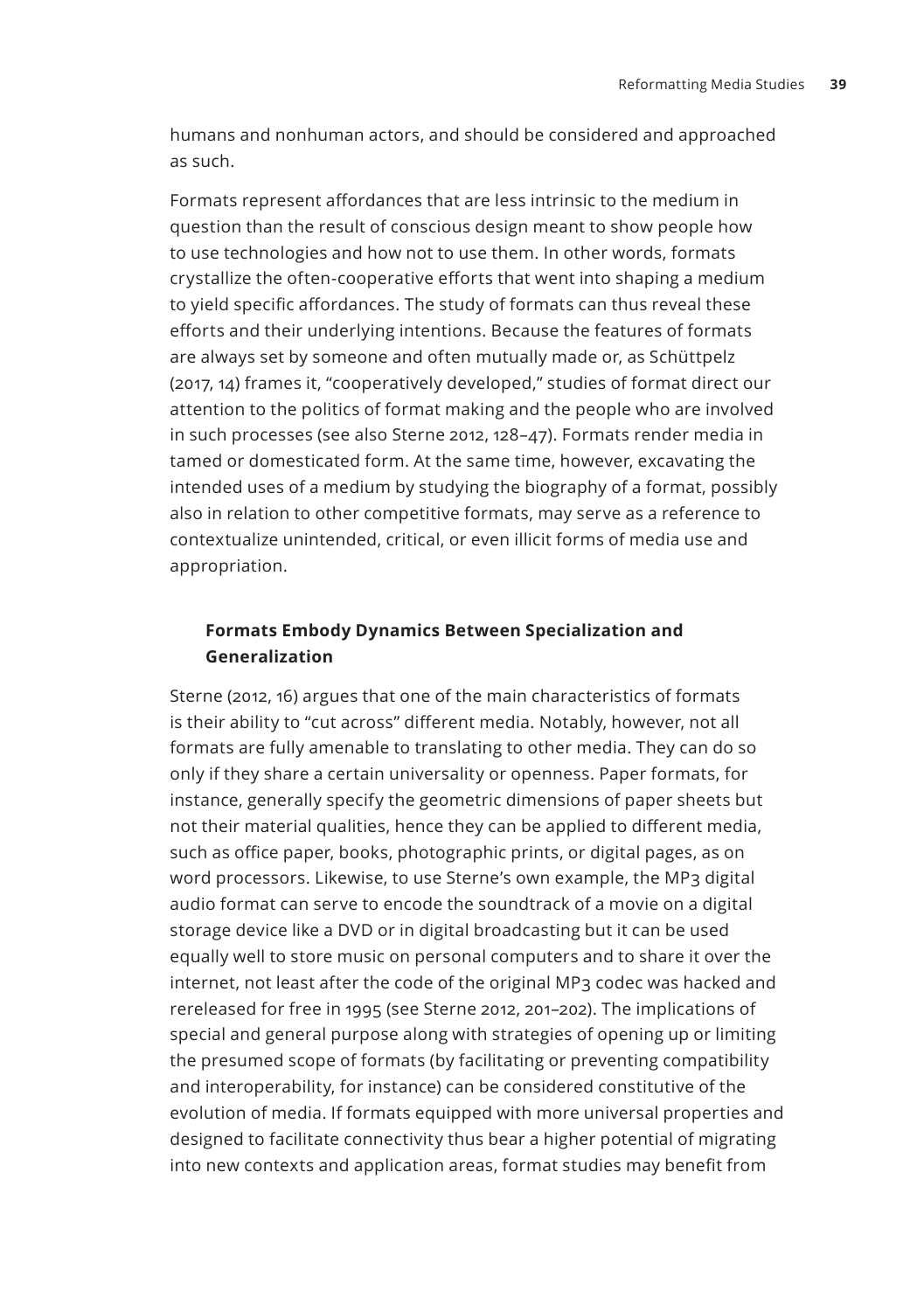tracing dynamics of specialization and generalization to rethink and reconceptualize media-historical change.

The history of video telephony is a fitting example in this context. As a technology, visual telephony is basically as old as television itself, and yet, almost nobody was using it on a regular basis before the era of Skype. When television emerged in the 1920s, it remained unclear whether the new medium would become a visual extension of the telephone service or a new form of radio broadcasting with an image component. The latter won out for the obvious reason that it is easier to distribute a low number of high-bandwidth signals to many receivers than to route a multitude of signals from end-user to end-user individually. Nonetheless, the 20th century saw many attempts to establish video telephony (after all, the name television was modeled after the term telephone). As early as 1936, the German postal service introduced the *Fernsehsprechdienst* (literally "televisionphone service") between the central post offices of some of the major German cities. However, the service was discontinued in 1940 in response to the outbreak of the Second World War.

In 1970, AT&T marketed a similar service called Picturephone, this time packaged in the form of sleek desktop devices for home and office use. Due to high equipment and calling costs, as well as a considerable lack of consumer demand, however, it reputedly became AT&T's biggest economic failure (see Noll 1992). Kenneth Lipartito (2003) has sought to rehabilitate AT&T's investment in Picturephone by arguing that although the service failed as a product, its vision of video telephony nevertheless represented atrailblazing innovation in the second half of the 20th century, ensuing from and fueling the widespread cultural narrative of a technological future based on information and communication technology. In a prescient conclusion, unaware of how near the future really was, Lipartito writes that "perhaps in the end we shall have videophones after all" (80–81). And indeed, in August of the same year, the tech start-up company Skype Technologies was founded. Initially conceived and installed as an IPtelephony service that enabled computer users to place voice calls, Skype added video chat functionality to its software client only two years later (see LeClaire 2005). Today, users place billions of video calls and video conference calls per month.

What transformed failure into an everyday media experience was not a special-purpose device but a new format on a general-purpose medium. Skype was able to innovate on the grounds of readily available personal computers, publicly available research on data compression, and new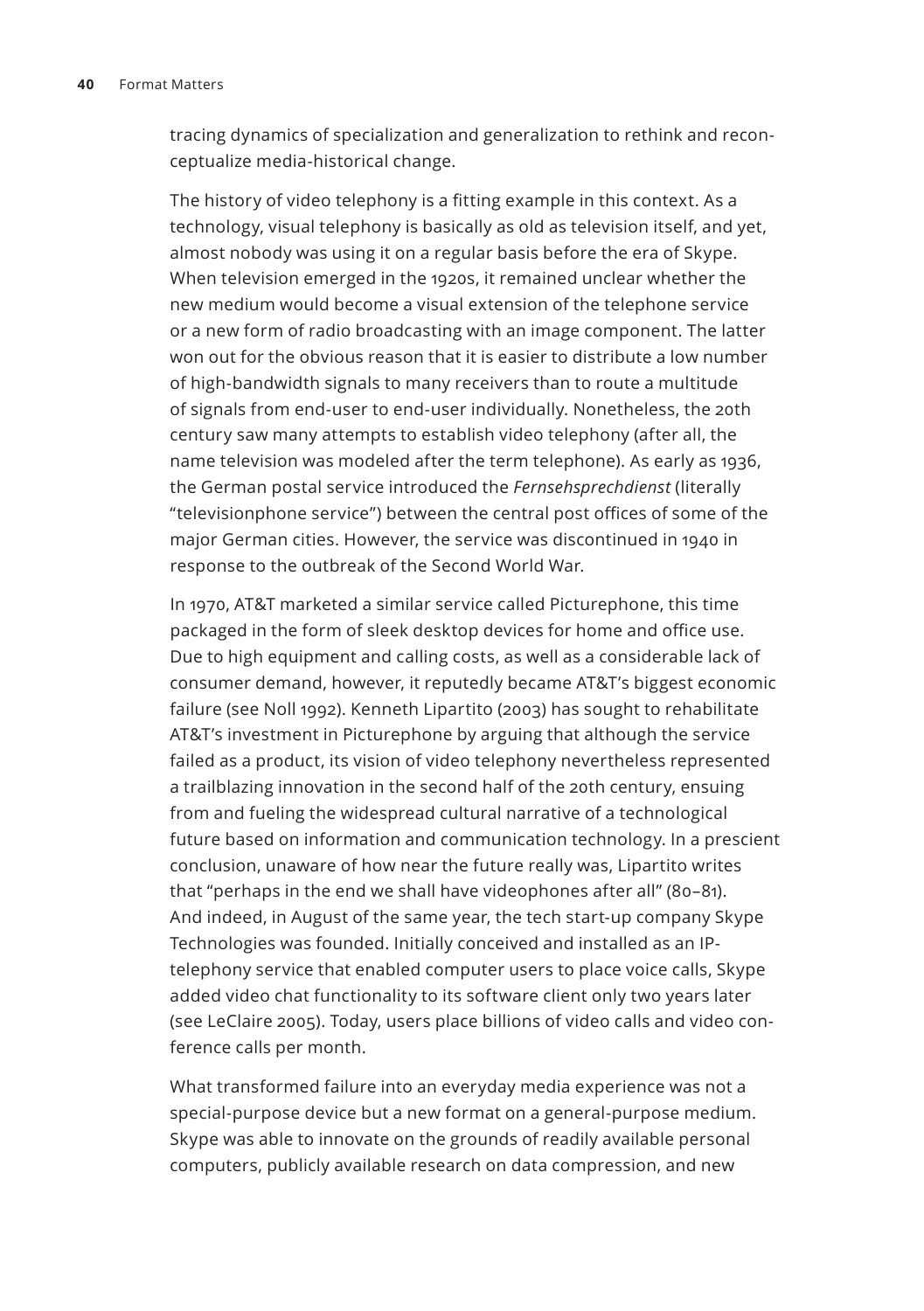broadband access to the internet. The developers benefitted intensely from the multimedia transmission standards developed by the Moving Picture Experts Group, best known for its MPEG family of standards, including the MPEG video and MP3 audio formats. Originally conceived for applications such as digital television, digital video storage, and video conferencing, the audio and video coding schemes opened up possibilities for the creation of new specialized applications and services as well. Skype, for its part, applied these already-available compression techniques to the already-established digital information infrastructure of the internet, with its TCP/IP and HTTP protocols, and was thus able to set up IP-telephony with comparatively low investments in hardware, software, and infrastructure. So what finally led videophones to catch on was not the invention of yet another expensive special-purpose device but the simple coupling of digital general-purpose hardware, network infrastructure, and compression formats for digital video.

The same is true for the still-picture standard JPEG. The main reason why JPEG is by far the most ubiquitous file format for digital photographic images is that JPEG was conceived, according to one of its key engineers, as apublicly available "general-purpose compression standard" meant to

meet the needs of almost all continuous-tone still-image applications. If this goal proves attainable, not only will individual applications flourish, but exchange of images across application boundaries will be facilitated. This latter feature will become increasingly important as more image applications are implemented on general-purpose computing systems, which are themselves becoming increasingly interoperable and internetworked. (Wallace 1991, 2)

To be fair, the original JPEG standard from 1988 was kept even so general that no particular algorithmic implementation of the compression method was recommended, which meant that, technically, different and ultimately incompatible individual formats could have accrued from the standard. Only after libjpeg, a free software library built to handle the JPEG image standard, had been developed and distributed by the co-called Independent JPEG Group (IJG), did the JPEG standard actually come into use as a concrete format (for instance, in internet browsers). Nevertheless, it is the degree of designed universality as an affordance that enables general-purpose formats such as the JPEG to "cut across" media and communication technologies. If we want to estimate the impact of formats, then, it makes sense to analyze them over longer historical trajectories,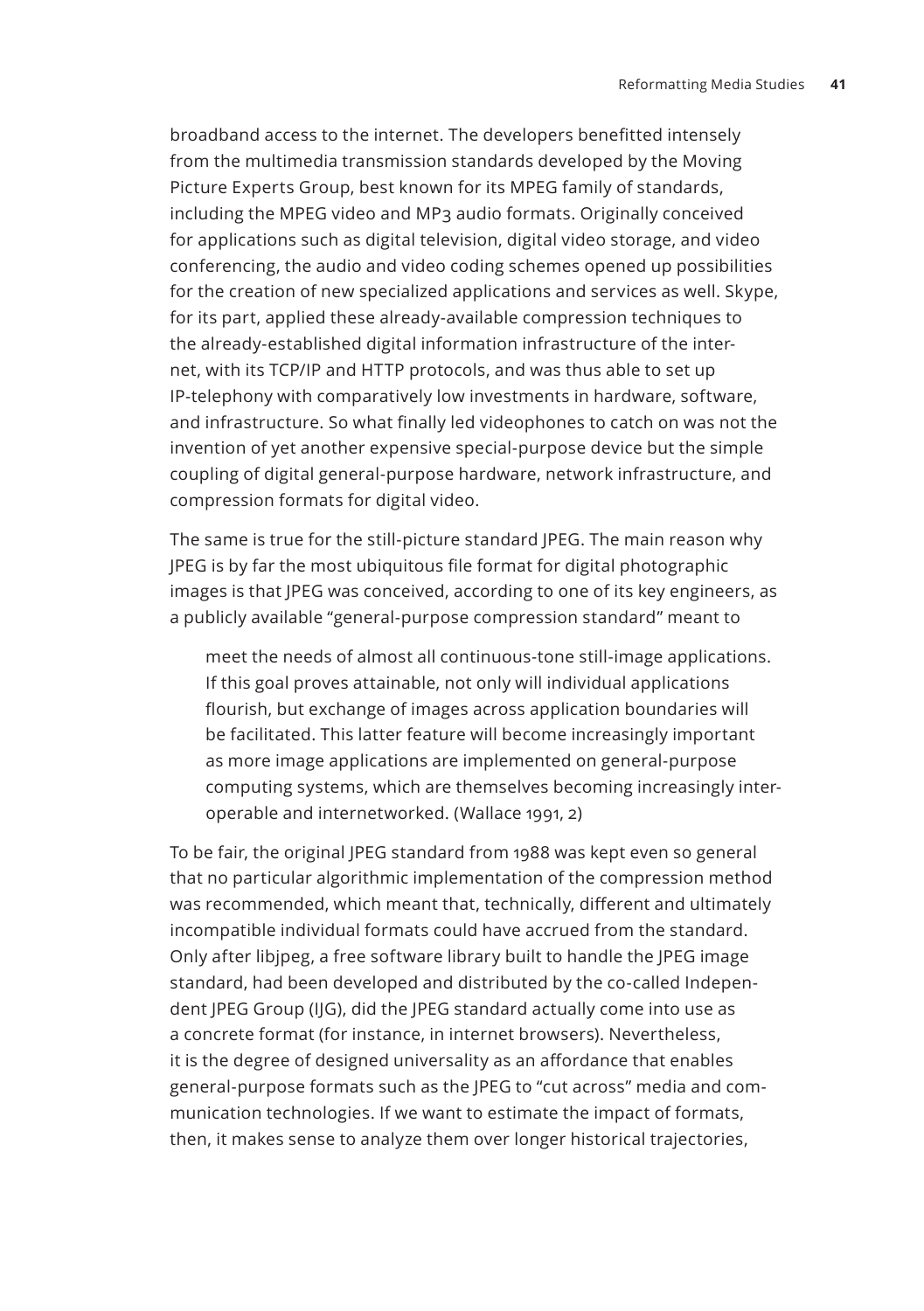with an eye to their tendencies toward specialization (special purpose) and generalization (general purpose).

## **Conclusion**

In this paper, I have presented some elements that might serve as a foundation for a theoretical and methodological framework for format studies. I started out by identifying basic types of formats and distilled from those a number of common features that indicate the relevance of formats as research objects for media studies. Formats frame, limit, and confine both physical media and their content and thereby produce both standards and artifacts that can be handled in and applied to different contexts of media use. They also structure data spatially and temporally and thereby affect how these data will be stored on inscription surfaces or transmitted over transmission channels. Formats thus represent reflections of the relation between a medium's content and its material conditions, infrastructural surroundings, and economic constraints. Moreover, formats assume fundamental logistic and economic functions within media systems, as they render use and labor practices more consistent, predictable, and accountable. While material media such as photographic paper, shellac, celluloid, magnetic tape, or digital representation gained considerable traction and diffusion, it was their respective formats that determined their range of use, mainly by governing compatibility and interoperability between devices.

More specifically, I have argued that formats invite us to study or reconstruct the practices that both evolved around formats and led to their formation. Therefore, format studies seems particularly suitable for praxeological approaches to media studies (see Schüttpelz 2017; Bergermann et al. 2020). Due to the specific possibilities and affordances of formats to facilitate connections, relations, and labor chains, formats not only determine the aesthetic and individual experience of media content but also provide the terms and conditions for both desired and enforced forms of cooperation and collaboration. Formats therefore need to be considered as fundamental elements of governmental technologies and as important expressions or materializations of the microphysics of power within media. Formats can also serve as means to amplify or hamper the affordances of a medium or to extend or limit the reach or scope of a media system, business model, or value chain. Instead of speaking of the affordances of certain media in general, such as the digital binary code (analog vs. digital), one should therefore look at or consider more closely the formations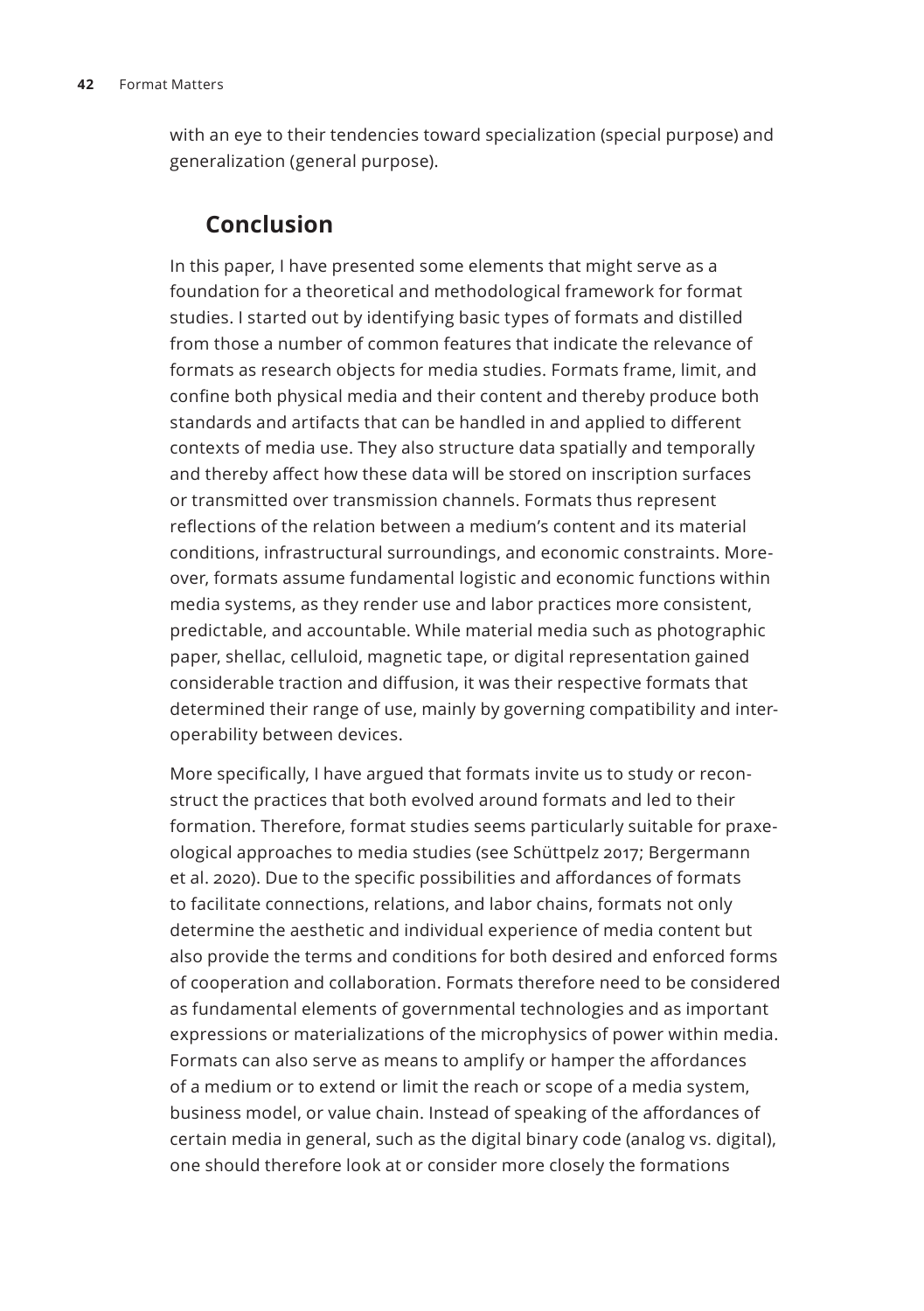and formatting of media, such as tendencies toward specialization and universalization.

To define the role of format studies. I would claim that the medium is still the message of media studies but that this message needs to be acknowledged as being fundamentally determined by its format. Digital photography on the basis of JPEG image files, for instance, still generates pictorial representations by projecting light through a system of lenses on a light-sensitive recording medium in a camera. However, the infrastructures and publics of photography, which affect both the practices of circulation and exhibition as well as the media industries and economies involved, have radically changed—and this transformation cannot be accounted for by the replacement of an analog film by a digital sensor inside a camera but rather occurs according to the cooperative reformatting of digital images in a general-purpose and publicly available digital network infrastructure. The more media scholars shift their attention from the general formations we have habitually called "media" to the concrete practices, forms of cooperation, and materialized politics of specialization and universalization, the more format will emerge as a relevant object of study. In the end, format studies will surely not—and is not supposed to—substitute for media studies, but in prompting us to ask different questions, follow different routes, and write different histories, it definitely has the potential to reformat contemporary media studies.

#### **Acknowledgements**

This research has been funded by the German Research Foundation (DFG) as part of the A01 project of the Collaborative Research Center "Media of Cooperation" (SFB 1187 Medien der Kooperation) at the University of Siegen.Iwould like to thank Erhard Schüttpelz and Marek Jancovic for valuable remarks and express my gratitude to Kyle Stine for copy editing this paper and for providing critical insights and suggestions.

# **References**

- Anders, Günther. 1956. *Die Antiquiertheit des Menschen: Über die Seele im Zeitalter der zweiten industriellen Revolution*.Munich: C. H. Beck.
- Bergermann, Ulrike, Monika Dommann, Erhard Schüttpelz, Jeremy Stolow, and Nadine Taha. 2020. *Connect and Divide: The Practice Turn in Media Studies*.Berlin and Zürich: Diaphanes.
- Couldry, Nick. 2012. *Media, Society, World: Social Theory and Digital Media Practice*.Cambridge and Malden, MA: Polity.

Derrida, Jacques. 1997. *Of Grammatology*.Baltimore, MD: Johns Hopkins University Press. Edwards, Paul N., Geoffrey C. Bowker, Steven J. Jackson, and Robin Williams. 2009.

"Introduction: An Agenda for Infrastructure Studies." *Journal of the Association for Information Systems* 10 (5): 6.

Ekbia, Hamid R., and Bonnie A. Nardi. 2017. *Heteromation, and Other Stories of Computing and Capitalism*.Cambridge, MA: MIT Press.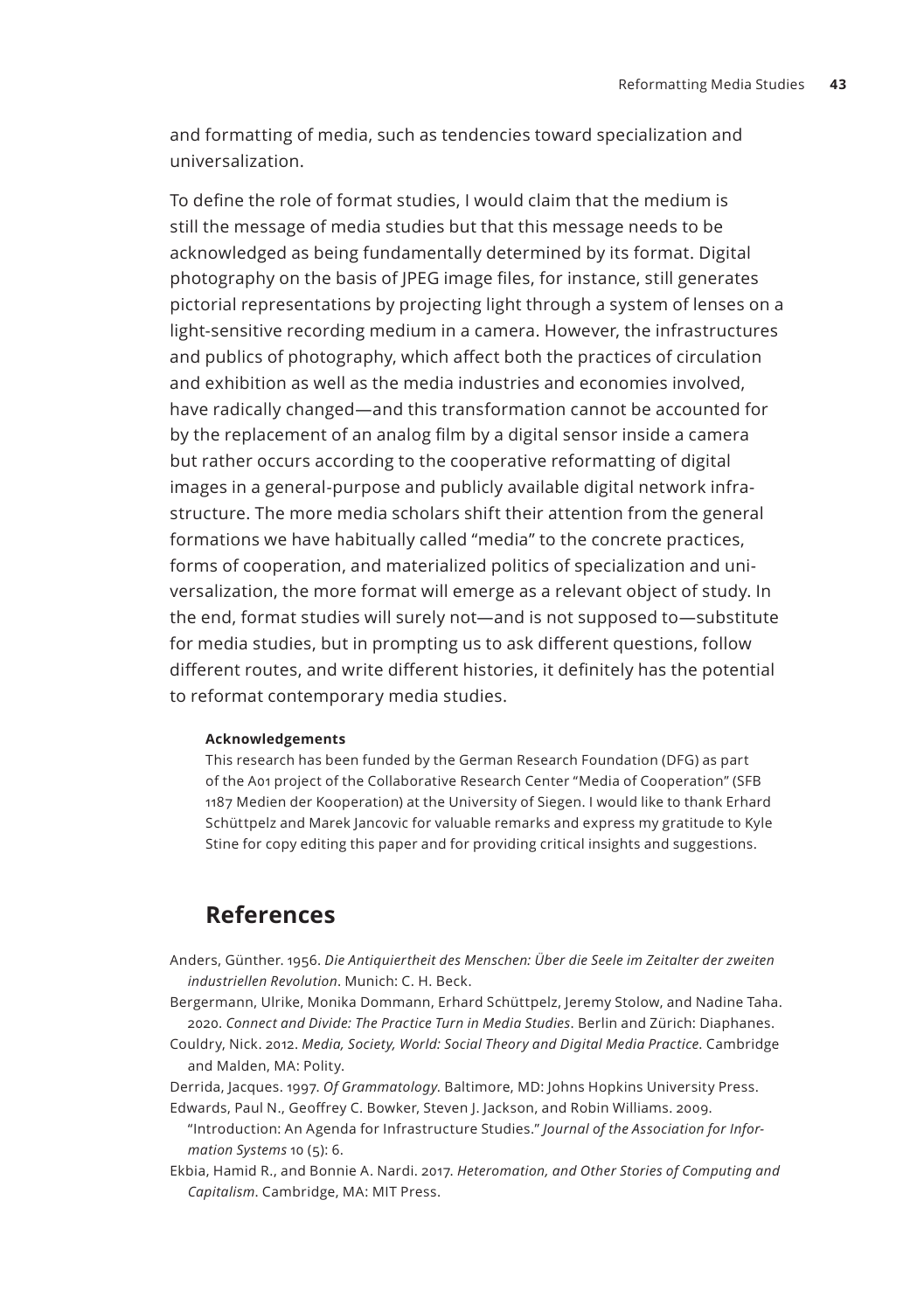Engemann, Christoph, Till Heilmann, and Florian Sprenger. 2019. "Wege und Ziele. Die unstete Methodik der Medienwissenschaft." *Zeitschrift für Medienwissenschaft* 15 (1): 151–61.

Gaskell, Philip. 1972. *A New Introduction to Bibliography*.Oxford: Clarendon Press.

- Gibson, James J. 1979. *The Ecological Approach to Visual Perception*.Boston: Houghton Mifflin.
- Gitelman, Lisa. 2014. *Paper Knowledge: Toward a Media History of Documents*.Durham, NC: Duke University Press.
- Harris, Roy. 1995. *Signs of Writing*.London and New York: Routledge.
- Hickethier, Knut. 2010. *Einführung in die Medienwissenschaft*.2., aktualisierte und überarb. Aufl. Stuttgart and Weimar: Metzler.
- Hoffmann, Stefan. 2002. *Geschichte des Medienbegriffs*.Hamburg: Felix Meiner Verlag.
- Krämer, Sybille. 1998. "Das Medium als Spur und als Apparat." In *Medien, Computer, Realität: Wirklichkeitsvorstellungen und Neue Medien*,edited by Sybille Krämer, 73–94. Frankfurt am Main: Suhrkamp.
- LeClaire, Jennifer. 2005. "Skype Makes New Video, Blogging Friends." December 2, 2005. [https://www.technewsworld.com/story/47650.html.](https://www.technewsworld.com/story/47650.html)

Lipartito, Kenneth. 2003. "Picturephone and the Information Age: The Social Meaning of Failure." *Technology and Culture* 44 (1): 50–81. [https://doi.org/10.1353/tech.2003.0033](https://muse.jhu.edu/article/40173).

Müller, Susanne. 2014. "Formatieren." In *Historisches Wörterbuch des Mediengebrauchs*,edited by Heiko Christians, Matthias Bickenbach, and Nikolaus Wegmann, 253–67. Cologne u.a.: Böhlau Verlag.

Niehaus, Michael. 2018. *Was ist ein Format?* Kleine Formate 1. Hannover: Wehrhahn Verlag.

- Noll, A. Michael. 1992. "Anatomy ofaFailure: Picturephone Revisited." *Telecommunications Policy* 16 (4): 307–16. [https://doi.org/10.1016/0308-5961\(92\)90039-R.](https://www.sciencedirect.com/science/article/abs/pii/030859619290039R?via%3Dihub)
- Parks, Lisa, and Nicole Starosielski, eds. 2015. *Signal Traffic: Critical Studies of Media Infrastructures*.Urbana: University of Illinois Press.
- Peters, John Durham. 2015. *The Marvelous Clouds: Toward a Philosophy of Elemental Media*. Chicago: University Of Chicago Press.
- Schmidt, Kjeld, and Ina Wagner. 2018. "Writ Large: On the Logics of the Spatial Ordering of Coordinative Artefacts in Cooperative Work." *Working Paper Series/SFB 1187 Medien der Kooperation* 5.

Schröter, Jens, and Alexander Böhnke, eds. 2004. *Analog/Digital – Opposition oder Kontinuum? Zur Theorie und Geschichte einer Unterscheidung*.Bielefeld: transcript.

- Schueler, Judith, Andreas Fickers, and Anique Hommels, eds. 2008. *Bargaining Norms, Arguing Standards: Negotiating Technical Standards*.Vol. 74, Stichting toekomstbeeld der techniek. The Hague: STT Netherlands Study Centre for Technology Trends.
- Schüttpelz, Erhard. 2017. "Infrastructural Media and Public Media." *Media in Action*1(1): 13–61.
- Star, Susan Leigh, and Geoffrey C. Bowker. 2002. "How to Infrastructure." In *Handbook of New Media: Social Shaping and Social Consequences of ICTs*, edited by Leah A. Lievrouw and Sonia Livingstone, 151–62. London: Sage.
- Star, Susan Leigh, and James R. Griesemer. 1989. "Institutional Ecology, 'Translations' and Boundary Objects: Amateurs and Professionals in Berkeley's Museum of Vertebrate Zoology,1907–39."*Social Studies of Science* 19 (3): 387–420. https://doi. [org/10.1177/030631289019003001.](https://journals.sagepub.com/doi/10.1177/030631289019003001)
- Star, Susan Leigh, and Karen Ruhleder. 1996. "Steps toward an Ecology of Infrastructure: Design and Access for Large Information Spaces." *Information Systems Research*7(1): 111–34.

Sterne, Jonathan. 2012. *MP3: The Meaning of a Format*. Durham, NC: Duke University Press. Turkle, Sherry. 1995. *Life on the Screen: Identity in the Age of the Internet*. New York: Simon & Schuster.